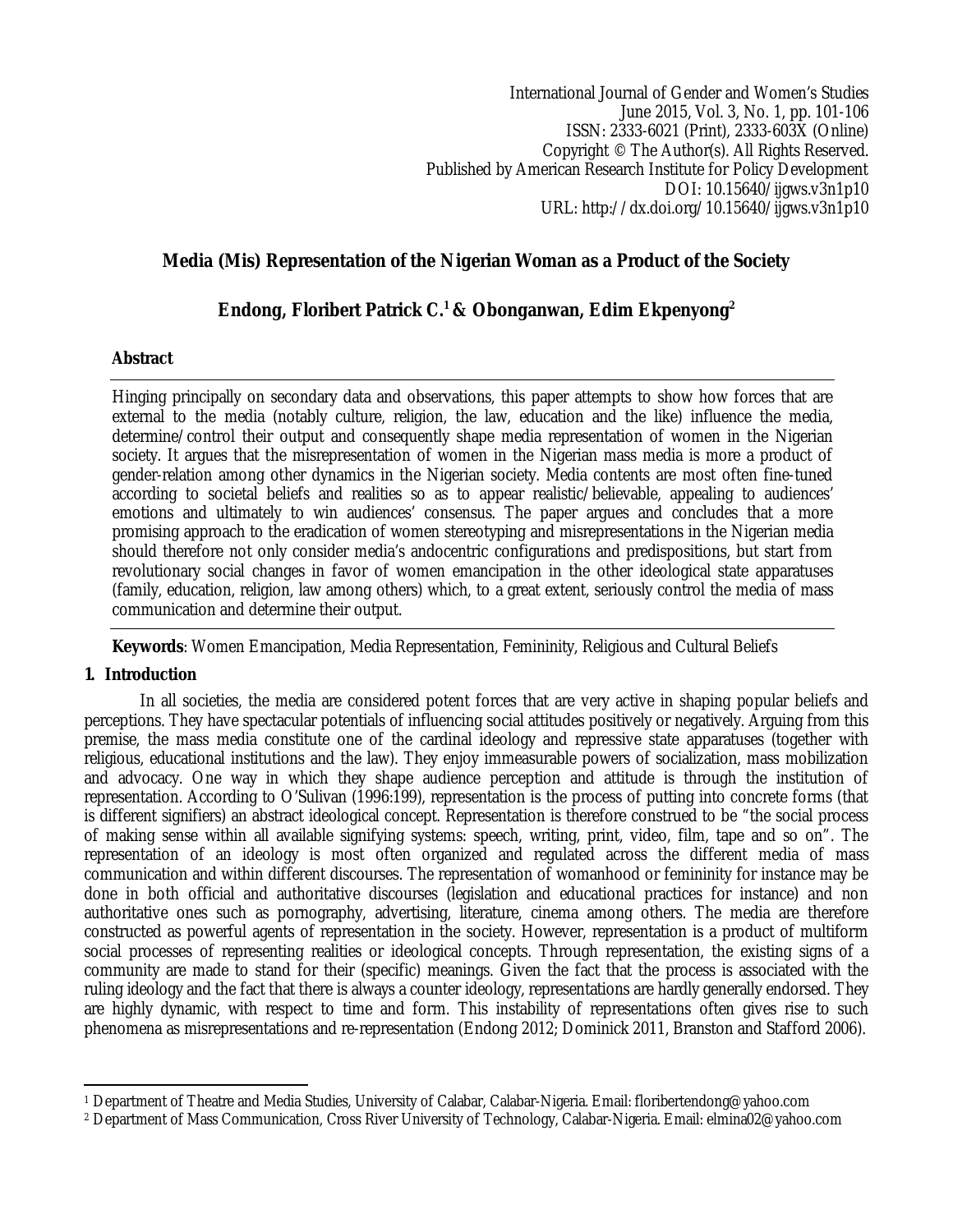O'Sulivan (1996:199) corroborates this view with respect to the construction of sex when he contends that: "what is represented as sexual differs from form to form, from time to time; and representations themselves also change. Hence, the concept of representation allows full force to the notion of re-representation; the reworking and bringing into view of signifiers for the same signified". It is in line with this that we very often have conflicting, challenged or countered media representations of femininity and as a result, re-representation of womanhood or femininity in most societies, Nigeria being a suitable case study. This paper aims at showing how the society – in this case, the Nigerian society – affects media contents. It precisely seeks to show how social forces – that are external to the Nkigerian media – affect media (mis)representation of the Nigerian women.

#### **2. Theoretical Framework**

This paper is anchored on three theories of media and cultural studies namely cultivation, ideology and hegemony framewoks. The cultivation theory considers the media as molders of the society. According to this theory, persistent exposure to mass media messages leads audiences to adopt their content (the ideologies embedded within them) as consensual view of society (McQuail and Windahls 1993:283). In line with this assertion, Nwunekli et al in Okuna (2012) concede that "perception of social reality will correspond closely to the mass media 'realities' because the images of the world portrayed in the media will be internalized and accepted as accurate representations of reality by media audiences". A good number of studies have given credence to the cultivation theory and some others have heighted possible adverse effects of media misrepresentation of such marginalized social classes as women, children, disabled among others. This paper also hinges on Louis Althuser's theory of ideology and Gramsi's concept of hegemony. As a theoretical concept, ideology is inspired from Marxism. It is advanced by culture and communication scholars to describe the practice of reproducing social relationship of inequality within the spheres of signification and discourse. In this wise, ideology is construed as a means by which the dominant classes generalize, extend and naturalize their supremacy across a whole range of social activities. As applied in mass communication studies, the theory of ideology insists that there is no natural meaning inherent in an event or object; and that, meanings into which events or objects are constructed are always socially-oriented, that is, they are shaped according to class, gender, race or the interests (Watson 2003; Brandston and Stafford 2006; Dominick 2011). Ideology either works on the changing circumstances of social activities with the objective of reproducing familiar and regulated senses or struggle to resist established or naturalized senses that is, it seeks to transform the means of sense-making into new, alternative or counter forms which will generate meanings aligned to different social interests (O'Sulivan 1996; Dominick 2011; Endong 2013).

The theory of hegemony on the other hand refers to the ability by the dominant classes, to exercise cultural and social leadership (power) over subordinate classes in the political, economic and cultural spheres, not by direct coercion but with the consent of the "inferior" classes been sought. An important aspect of this theory is that, hegemony operates without the use of force (forcing the subordinate classes to concede power against their will). Rather, it describes a situation in which the consent of the inferior classes is actively sought, to concede power to the already powerful classes. This indicates that hegemony works in the realm of consciousness and representations. As O'Sullivan (1996:103) succinctly puts it, "Hegemony naturalizes what is historically a class ideology and renders it into a form of common sense". Its effective success depends largely on the apt mobilization of the totality of ideological state apparatuses (ISAs). The ideological state apparatuses are the various social institutions that perform regulatory functions and reproduce ideology on behave of the state, and indirectly to the advantage of the dominant classes. The ISAs –which include the media, the law, religion and the like - reproduce the submission of the subordinate group to the relations of the production, by representing class interest as both neutral and natural. Hegemony is never complete and eternal and so, it has to be sustained with the help of the ideological state apparatuses (Endong 2013; Dominick 2011; Watson 2003).

#### **3. Nigerian Media Misrepresentation of Women**

The misrepresentation of women in the media has attracted the attention of many scholars. An extensive literature is available on the issue. The media world in Nigeria seems particularly to be one of the areas in which relatively little is achieved so far, as concerns women empowerment and gender-equality. The Nigerian media is guilty of misrepresenting the woman folk. Most critics view them as agents working for the consolidation of women stereotyping and their marginalization in the society. This is so as their contents utterly trivialize or relegate women to secondary and inferior positions in the society.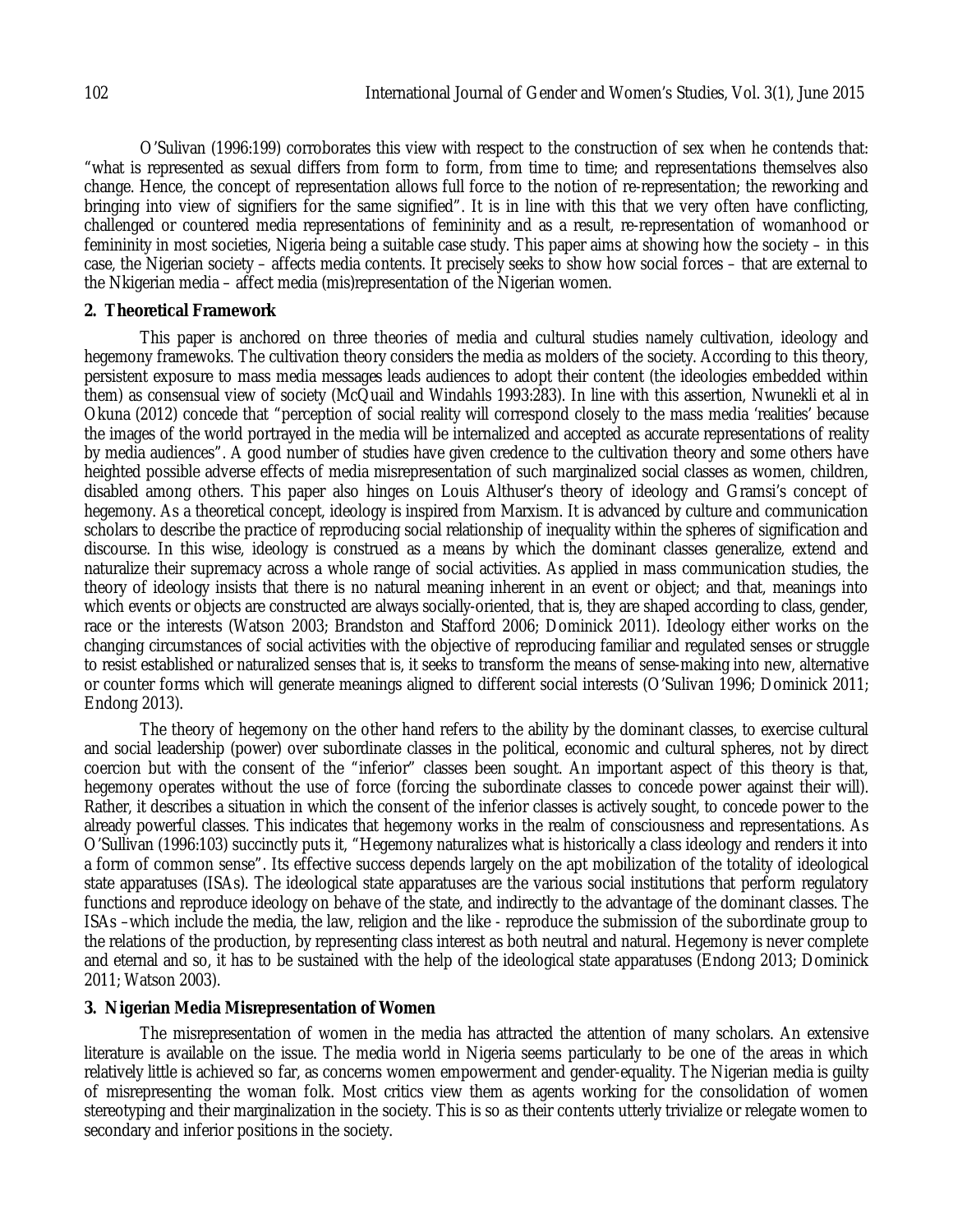Corroborating this point, Chika (2012:144) opines that, one of the altars where the image of the African woman is sacrificed is that of media, especially the fecund and prolific Nollywood. The media representation tends to depersonalize women and re-enforce traditional prejudices. More so, most of the media images do not reflect changing attitudes (presently observable in the Nigerian society) but promote unfounded stereotypes. By their negative portrayal of Nigerian women (as passive, dependent and subservient for instance), the Nigerian mass media re-enforce the stereotyping of women in the society. Abu cited by Chika (2012:145-146) further exemplifies some of these stereotypes. She asserts that the Nigerian media are noted for selling a negative image of women where "the old and wrinkled women becomes the image of a wizard, the gorgeous lady becomes the prostitute and the loving and caring wife becomes daft and unintelligent". These stereotypes may be viewed as arguable in many respects. It is undoubtedly perceived that such portrayals of the women in the Nigerian media automatically shape audiences' perception of the women folk and intensifies other stereotypes that are already held. This is so as media theoretically have "a powerful effect on people who subconsciously adopt and internalize attitudes, beliefs and values presented graphically or textually" (Ikuomola and Akanji 2001:32). In a study based on the portrayal of women in some Igbo movies, Okunna (2012) concludes, with reference to the results of a focus group discussion she had with some female discussants that these negative images are often times considered by audiences as unrealistic. Nevertheless, they affect audiences' perception about women negatively. Most critics who explore gender stereotyping in the media tend to concentrate more on media's influence on societal attitudes and hardly on the reverse – that is the influence of the society on media misrepresentation of women. Meanwhile, the mass media generally constitute a product of the society and their contents are, in many respects, a reflection of the society in which they are based (Idowu, 1999: 161, Endong, 2013).

#### **4. Media (Mis)representation of Women as a Product of Society**

It is often believed that the mass media have their own 'realities' which may differ from the reality in the society. Like many other feminist scholars, Okunna (2012:32-33) has, in numerous of her publications, argued that the images of women portrayed in the Nigerian media are unrealistic and stereotypical. It may be interesting to know the psychological phenomenon responsible for the acceptance/adoption by audiences of these images as a consensual view of the women world, despite their apparent unrealistic nature. Disciples of the cultivation theory will associate such an adoption with the persistent exposure of audiences to the mass media messages. However, logic will guide toward thinking about some other reasons. One of these is that mass media messages most often reflect society. Mass media representation are conceived and fine-tuned in a relatively realistic manner and that may very much explain why it appeals to the emotion of the audience in a way as to win their endorsement of the ideologies embedded in the contents. Highly fictional movies – for instance – entertain and use to make 'invented' claims which are unproven in real life. Audiences enjoy the contents of such films but hardly nay, never believe them as being true for the simple fact that they have a pre-knowledge of the purely fictional nature of the media.

The media – often negative – portrayal of women can, in this respect, be partly attributed to the symbiotic relationship existing between media reality and the society reality. It has often been argued that through their content and structure, the media are a reflection of the society in which they function. One of the deductible implications of this fact is that society directly or indirectly provides the "raw material" (notably technical knowhow (human resources and ideology) for the construction and fine-tuning of media text. They partake, complement or complete a socialization process often (already) commenced by other ideological state apparatuses (religion, education, the law, religion among others). The liberal Pluralist theory for instance presents the media as cultural flora reproducing the collective debate of society. Curran (2000:10) notes many more perspectives explicating the media-society symbiotic relationship thus: The main tradition in cultural studies and also, in such theoretically oriented media studies, sees the media primarily as cultural products. Their principal (and indeed often only) source of evidence is the content of media. Thus the media are viewed as an index of shared values in the 'cultural-indicator' approach […]; as a conduit of dominant ideologies, in the traditional Marxist perspective […] and as an extension of power structure, in the radicalstructuralist tradition […] There is also an anthropological tradition which sees the media as expressing the mythic forms, archetypes and symbolic system of society. To these numerous perspectives, many more can be added. With reference to the Nigerian media, Idowu (1999:97) goes beyond the content analysis of media text to mention human resources (in the media) as a configuration that is likely to shape media content in a way that it will reflect society.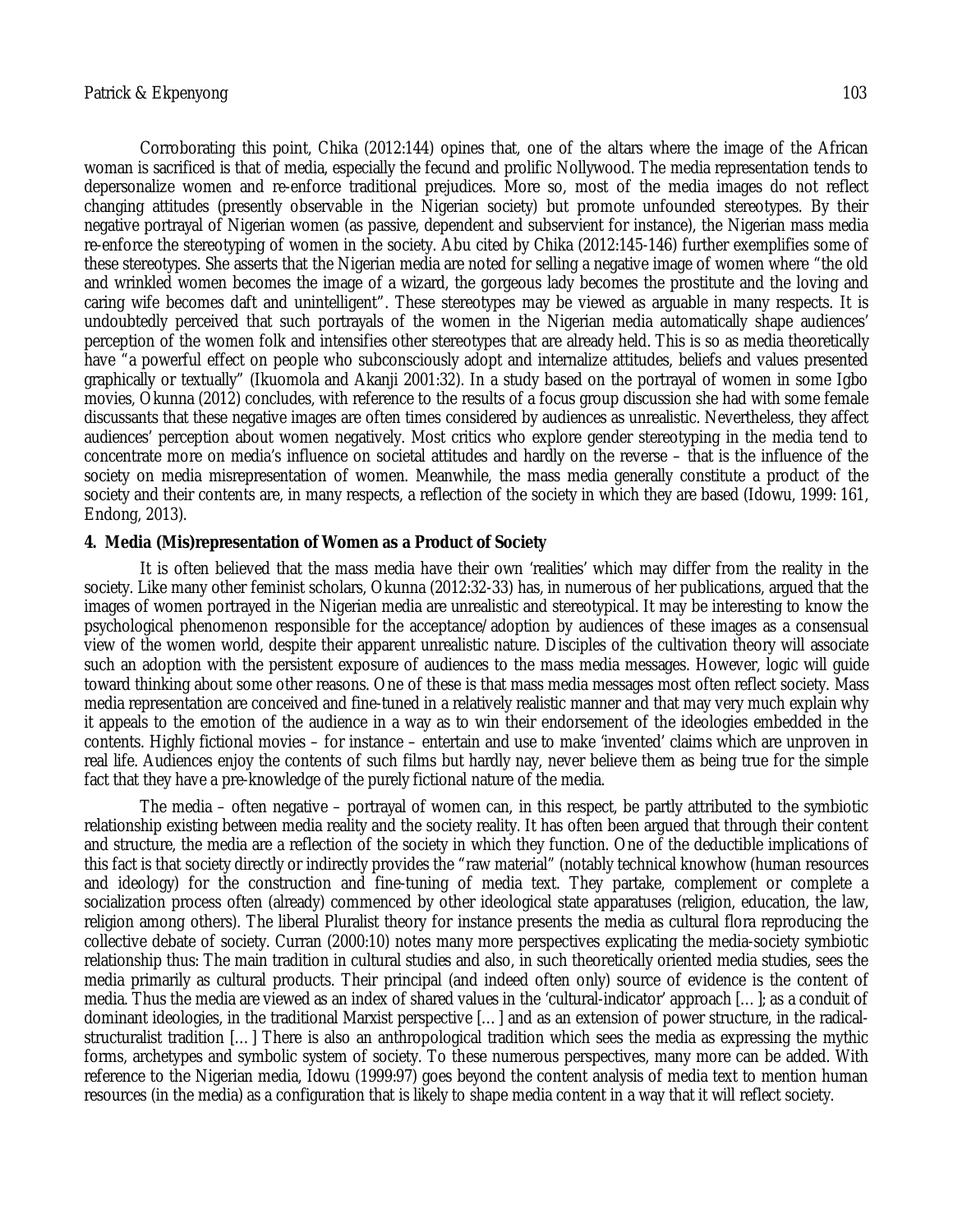He concedes that The Nigerian media have often been accused of publishing falsehood, sensational, speculative and fabricated stories. The Nigerian media could be guilty of such accusations, but the problem cannot be separated from that which is created by the country's socio-political set-up. In effect, it has often been argued that the Nigerian society is hypocritical and corrupt. Should this be true, however, the media, no matter how saintly they try to be would fall victim and then cannot but reflect the vices of the larger society. The media thus reflect the color of the society. Given the fact that society provides raw material for media content, the negative portrayal of women in media text (though questionable) is but logical and may not absolutely be viewed as falsehood, or unrealistic. Though relatively true, such practices as selective attention by media gate-keepers and naturalization tend to manipulate media text in a way as to downplay on the progressive, positive and considerable role of women in the Nigerian society. Though by so doing, the media indirectly advocate for the marginalization and relegation of women to inferior status in the society, it should be noted that the ingredients used in the construction of such a gender biased texts often have a degree of truism. It is this degree of truism which often, partly contributes to its plausible nature. In a study conducted on the portrayal of women in Nigerian video films, Okunna (2012:31) raises the paradox of the believability of purported unrealistic media text which is chauvinistic in nature. In her discussion, she however corroborates that, though stereotypical in nature, the negative women portrayals often have a measure of realism. She observes that, nevertheless, as indicated, "[…] there must be Nigerian women who are as depraved and deplorable as the women in the films, thus [a logical tendency of] investing the films with a measure of realism. But the evil women like negative news in the mass media generally are over reported in these films".

It can therefore be argued that the belief by audience of such a portrayal of women in media text is not exclusively thanks to heavy viewing (exposure) as the cultivation theory stimulates but are equally thanks to the relative degree of realism the media texts are invested with. Events depicted in media text often rhyme with audiences' experiences in real life. This triggers believability. As Watson (2003:70) succinctly puts it, "we respond [to media text] according to our differences- cultural, social, educational, professional; according to our age, gender, race and according to our tastes and values". In the same light, Blumer and Hauser (1996:12) insightfully argue with respect to motion pictures that it seems quite clear that the variety of influences which motion pictures may exercise arises from the wide range of themes and patterns of conduct which are shown and the different backgrounds of experience of the observers. Because of their differences in experience, gained mainly from the groups in which they live, persons acquire attitudes which sensitize or immunize them to certain motion picture influence. In line with the above mentioned assertion, we may suggest that audiences tend to believe women portrayals that are in accordance with their experience in real life. A viewer who for instance has witnessed a particular pattern of feminine conduct in real life –be it socially deviant or normal – will tend to believe it when shown or reported in the media. The situation is even more accentuated when he or she is under the double influence of his personal experience and other socializing forces as culture, education, religion among others. Therefore, the influence of negative media portrayals of women on audiences has part of its roots in the relative realism invested with the media text.

A number of researchers have prescribed the emergence of an alternative female-dominated media that would counter and correct this negative portrayal (Akiboye 2004;, Nwamuo, 2012; Chika 2012; Eya 2005). Okunna (2012:35) opines that "this might well be the best strategy, if not the only one at this state of our development in the Nigerian society to empower women through the media of communication – by getting them to tell their own story from their own perspective". It may however appear non-strategic to blame the media and present them as cardinal causes of this stereotypical representation of women. Rather, it would be more appropriate to turn primordially to society which, as earlier argued, is visibly at the root of the phenomenon. Far from rejecting the responsibility of the media in perpetrating the stereotyping of women and far from doubting the potentials of media to act as a catalyst of women emancipation and positive social changes in the Nigerian society, we advocate for an approach that primordially stresses on the revalorization of women and the amelioration of their status in influential social institutions which though external to the media institutions, do control the media and affect media output. Corroborating this view, Curran (2000:11) insightfully argues that there is a "tacit assumption that control of the media lies outside the media, in forces and agencies external to it". This gives the impression that "the media are little more than panes of glass through which it is possible to discern the structure of society, its values and innermost tensions, in ways that are wholly unaffected by institutional mediation". Taking journalism as a case study or example, and drawing inspiration from Shlesinger's view of the media-society relationship, Currant (2000:11) adds that "the sociology of journalism is unduly media-centered, and should pay more attention to 'externalist' influence (that is to those outside media organizations)". Mass media representations exploit and hinge on sensitive and serious social realities to ensure the believability by the audience.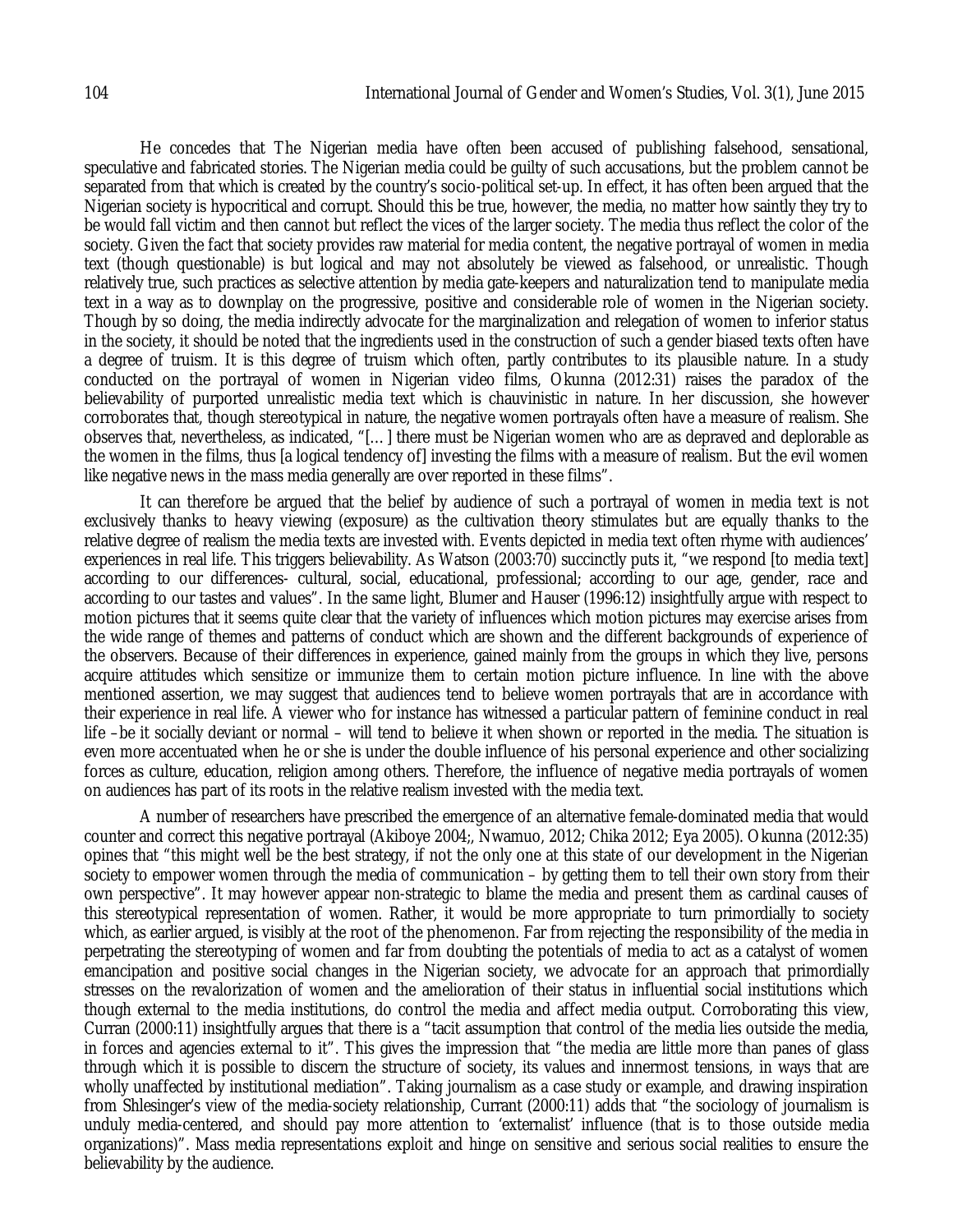This may explain why Ikuomola and Akanji (2001:229) highlight media men usage or the capitalization on popular perceptions as measurement for shaping their content. They assert that "it has been noted that news is not a reporter's view of an event but social, consensual product modeled by a variety of considerations. Thus, it might be possible that the journalist internalize popular perceptions and social stereotypes into their consensual definitions of what is news". Based on this, it may further be argued that so long as the image of the woman continues to be negative in the society and with the media being the reflection of society, their portrayal risks continually to fall victim of stereotyping the female folk. An alternative media text that will be corrective of the chauvinistic one (produced by the male-dominated media) is well to be praised but how realistic and plausible will it be? It appears clear that the chauvinistic text enjoys a relatively considerable degree of acceptability in the Nigerian society. With this, the feminist text may hardly or never secure general consensus if external social institutions (the other ideological state apparatuses) are not made to push women affirmative action. As a form of counter hegemony, the feminist media text runs the risk of being questioned and challenged. The idea of an alternative feminist media texts may seldom reinforce the conception of media as "contested spaces reflecting the struggle for ascendancy" and reflection of both normative competition and achieved agreement" (Curran 2000:10). In this wise, they hardly stand a chance of being guarantee of the eradication of women stereotyping. Just like hegemonies, counter-hegemonies need the active support not only of the media, but of all the other ideological state apparatuses to be effective. Watson (2003:18) notes that counterhegemonies operate best when all the state apparatuses (education, religion, the arts and the media) "are speaking in harmony with one another". This suggests that the advocates of the theory of women affirmative action should consider concentrating on overthrowing patriarchy or anti-feminist/feminine tendencies in other social institutions which to a great extent determine or control media output.

#### **Conclusion and Recommendation**

This paper has attempted to show that most critics have analyzed the misrepresentation and trivialization of women in the mass media from the angle of the media configuration and predisposition and not from the standpoint of the society. It argued that the media constitute a product of the society in which they operate. Their content is a reflection of society in many respects. Forces external to the media (notably culture, religion, education and the like) influence the media, determine/control media output and consequently shape media representation of women. The paper also argued that the media misrepresentation of women is more a product of gender-relation among other dynamics in the Nigerian society. Media content is more often fine-tuned according to societal beliefs and realities so as to appear realistic, appealing to audiences' emotions and win their consensus. A more promising approach to the eradication of women stereotyping and misrepresentation in the media content should therefore not only consider media's andocentric configurations and predispositions, but start from revolutionary social changes in favor of women emancipation in the other ideological state apparatuses which to a great extent control the media and determine their output.

## **Bibliography**

- Abu, Eugenia (1997). Women in Broadcasting: An African Perspective in Deregulation of Broadcasting in Africa. Lagos: National Broadcasting Commission.
- Adebayo, Fayoyin (2011). Promoting Children's right Through the New Media: The Nigerian Experience. Journal of Communication; 2, 2, 57-65.
- Agu, Stela (2007). Gender Equality, Education and Women Empowerment: The Nigerian Challenge. Multidisciplinary Journal of Research Development, 8, 2, :1-7
- Akinboye, S.(2004). Paradox of Gender Equality in Nigerian Politics. Lagos Concept Publication Limited.
- Alade, Ibiwumi A. (2012). Gender Stereotyping and Empowerment in Nigeria Society: Implication for Women Repositioning in Curriculum Delivery. AFREVLALIGENS: An International Journal of Language, Literature and Gender Studies, 1, 1, 30-43.
- Anorue, L. I. and Onyebuchi, C. A. (2012). The Mass Media, Gender Balance and Politics in Nigeria: An Assessment. AFREV LALIGENS: An International Journal of Language, Literature and Gender Studies. 1,3, 14-35.
- Babatunde, O. I., Daramola R. and Ishola, L. (2013). Media, Gender and Conflict: The Problem of Eradicating Stereotyping of Women in Nigeria. Singaporean Journal of Business Economics and Management Studies, 2, 1, 27-39.